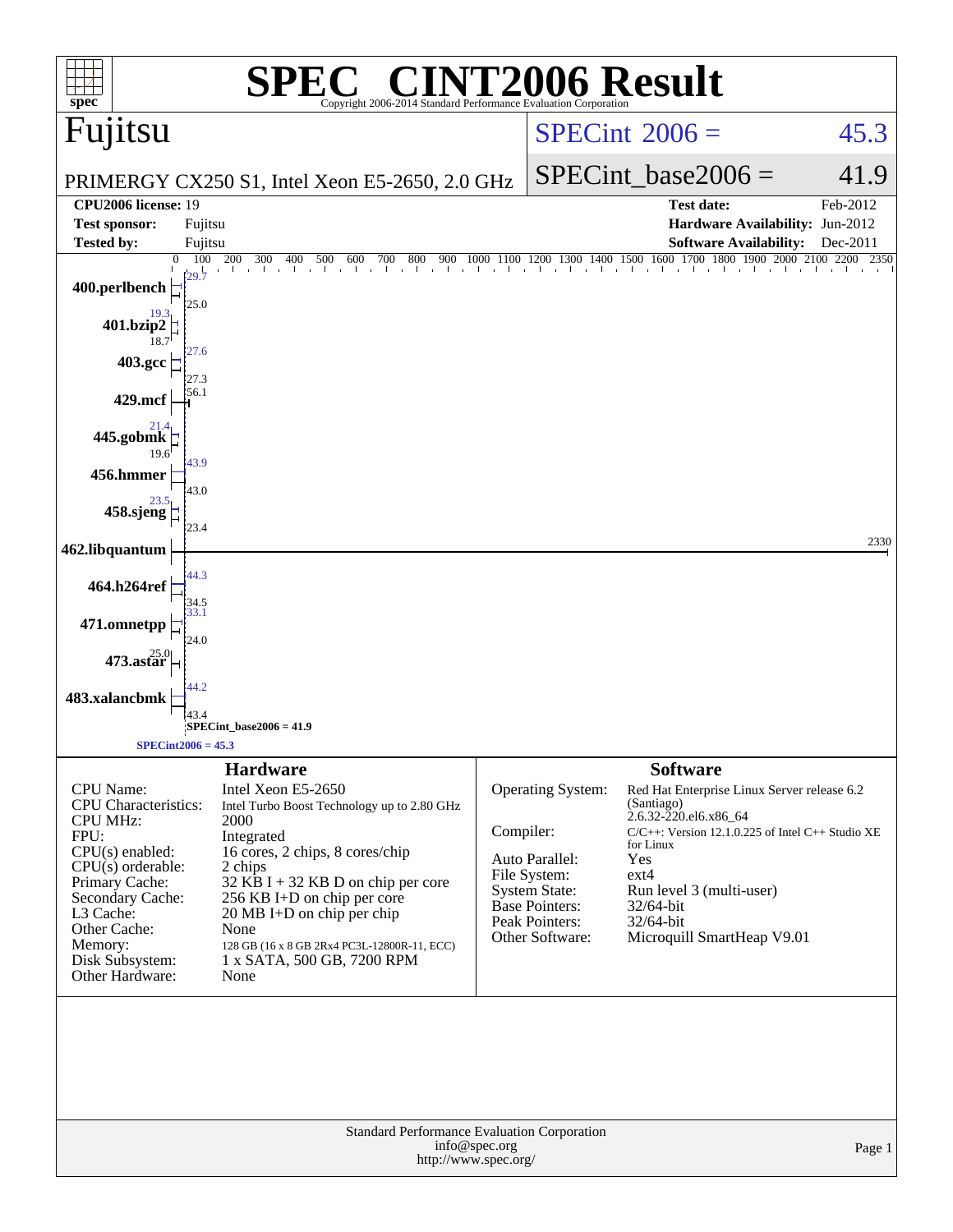

# **[SPEC CINT2006 Result](http://www.spec.org/auto/cpu2006/Docs/result-fields.html#SPECCINT2006Result)**

## Fujitsu

### $SPECint2006 =$  45.3

PRIMERGY CX250 S1, Intel Xeon E5-2650, 2.0 GHz

SPECint base2006 =  $41.9$ 

**[CPU2006 license:](http://www.spec.org/auto/cpu2006/Docs/result-fields.html#CPU2006license)** 19 **[Test date:](http://www.spec.org/auto/cpu2006/Docs/result-fields.html#Testdate)** Feb-2012

**[Test sponsor:](http://www.spec.org/auto/cpu2006/Docs/result-fields.html#Testsponsor)** Fujitsu **[Hardware Availability:](http://www.spec.org/auto/cpu2006/Docs/result-fields.html#HardwareAvailability)** Jun-2012 **[Tested by:](http://www.spec.org/auto/cpu2006/Docs/result-fields.html#Testedby)** Fujitsu **[Software Availability:](http://www.spec.org/auto/cpu2006/Docs/result-fields.html#SoftwareAvailability)** Dec-2011

#### **[Results Table](http://www.spec.org/auto/cpu2006/Docs/result-fields.html#ResultsTable)**

|                                                                                                          | <b>Base</b>    |              |                |       |                |       |                | <b>Peak</b>  |                |              |                |              |  |
|----------------------------------------------------------------------------------------------------------|----------------|--------------|----------------|-------|----------------|-------|----------------|--------------|----------------|--------------|----------------|--------------|--|
| <b>Benchmark</b>                                                                                         | <b>Seconds</b> | <b>Ratio</b> | <b>Seconds</b> | Ratio | <b>Seconds</b> | Ratio | <b>Seconds</b> | <b>Ratio</b> | <b>Seconds</b> | <b>Ratio</b> | <b>Seconds</b> | <b>Ratio</b> |  |
| $ 400.\text{perlbench}$                                                                                  | 390            | 25.0         | 391            | 25.0  | 390            | 25.0  | 329            | 29.7         | <u>329</u>     | 29.7         | 329            | 29.7         |  |
| 401.bzip2                                                                                                | 516            | 18.7         | 516            | 18.7  | 516            | 18.7  | 501            | 19.3         | 500            | 19.3         | 500            | 19.3         |  |
| $403.\text{gcc}$                                                                                         | 295            | 27.3         | 295            | 27.3  | 295            | 27.2  | 292            | 27.6         | 292            | 27.6         | 291            | 27.7         |  |
| $429$ mcf                                                                                                | 161            | 56.6         | 163            | 56.1  | 163            | 56.0  | 161            | 56.6         | 163            | 56.1         | 163            | 56.0         |  |
| $445$ .gobmk                                                                                             | 535            | 19.6         | 534            | 19.7  | 535            | 19.6  | 490            | 21.4         | 490            | 21.4         | 491            | 21.4         |  |
| $456.$ hmmer                                                                                             | 217            | 43.0         | 217            | 43.0  | 217            | 43.0  | 213            | 43.9         | 213            | 43.9         | 213            | 43.9         |  |
| $458$ .sjeng                                                                                             | 518            | 23.4         | 517            | 23.4  | 517            | 23.4  | 516            | 23.4         | 516            | <u>23.5</u>  | 516            | 23.5         |  |
| 462.libquantum                                                                                           | 8.88           | 2330         | 8.88           | 2330  | 8.88           | 2330  | 8.88           | 2330         | 8.88           | 2330         | 8.88           | 2330         |  |
| 464.h264ref                                                                                              | 640            | 34.6         | 643            | 34.4  | 641            | 34.5  | 499            | 44.3         | 499            | 44.4         | 501            | 44.2         |  |
| 471.omnetpp                                                                                              | 260            | 24.0         | 261            | 24.0  | 261            | 23.9  | 189            | 33.1         | 189            | 33.1         | 189            | 33.0         |  |
| $473.$ astar                                                                                             | 281            | 25.0         | 281            | 25.0  | 281            | 25.0  | 281            | 25.0         | 281            | 25.0         | 281            | 25.0         |  |
| 483.xalancbmk                                                                                            | 159            | 43.4         | 159            | 43.3  | 159            | 43.4  | 156            | 44.2         | 156            | 44.3         | 156            | 44.2         |  |
| Results appear in the order in which they were run. Bold underlined text indicates a median measurement. |                |              |                |       |                |       |                |              |                |              |                |              |  |

### **[Operating System Notes](http://www.spec.org/auto/cpu2006/Docs/result-fields.html#OperatingSystemNotes)**

 Stack size set to unlimited using "ulimit -s unlimited" Transparent Huge Pages enabled with: echo always > /sys/kernel/mm/redhat\_transparent\_hugepage/enabled

### **[Platform Notes](http://www.spec.org/auto/cpu2006/Docs/result-fields.html#PlatformNotes)**

 BIOS configuration: Intel HT Technology = Disable

### **[General Notes](http://www.spec.org/auto/cpu2006/Docs/result-fields.html#GeneralNotes)**

Environment variables set by runspec before the start of the run: KMP\_AFFINITY = "granularity=fine,scatter" LD\_LIBRARY\_PATH = "/SPECcpu2006/libs/32:/SPECcpu2006/libs/64" OMP\_NUM\_THREADS = "16"

 Binaries compiled on a system with 1x Core i7-860 CPU + 8GB memory using RHEL5.5 This result was measured on the PRIMERGY CX250 S1. The PRIMERGY CX250 S1 and the PRIMERGY CX270 S1 are electronically equivalent. For information about Fujitsu please visit: <http://www.fujitsu.com>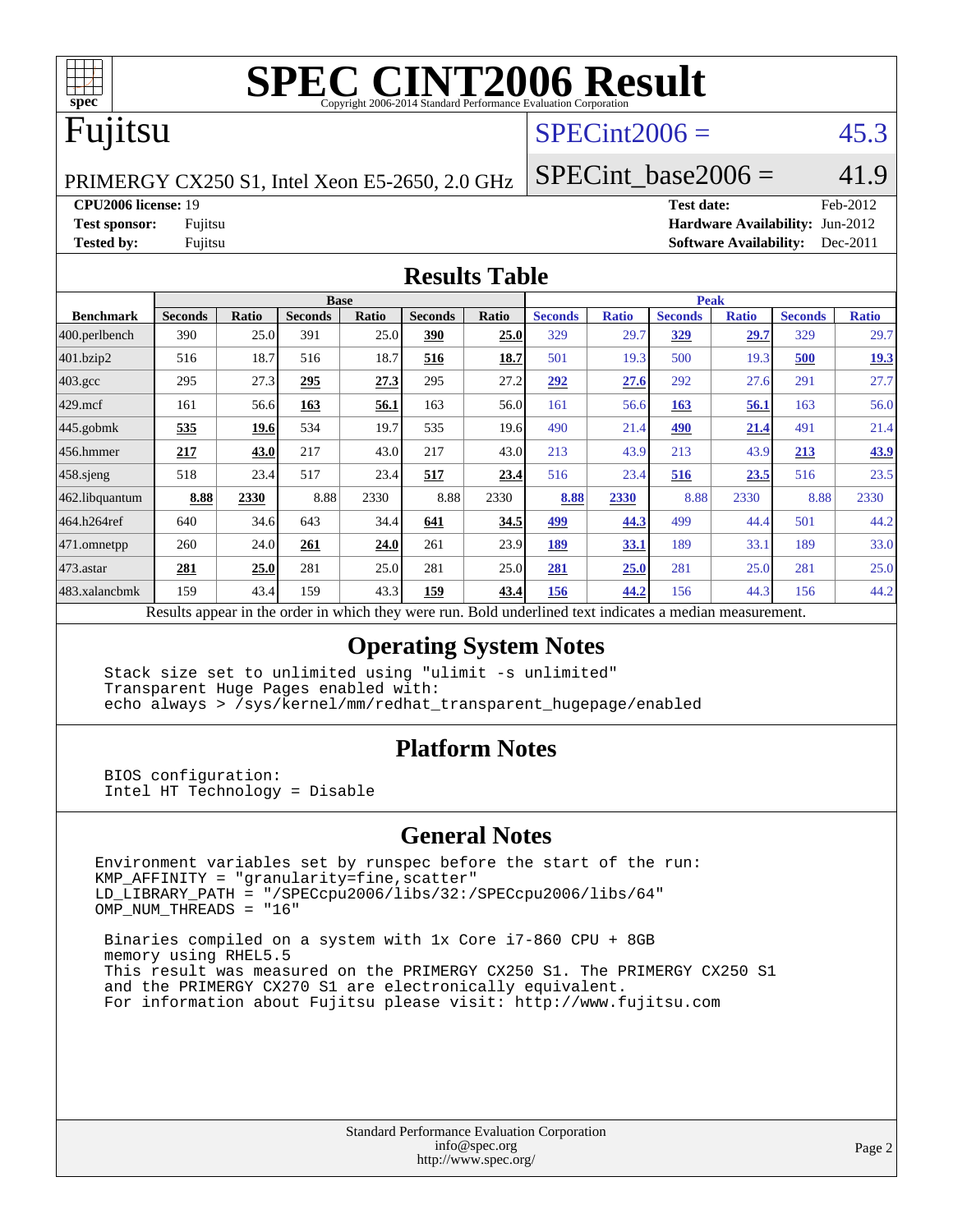# **[SPEC CINT2006 Result](http://www.spec.org/auto/cpu2006/Docs/result-fields.html#SPECCINT2006Result)**

## Fujitsu

### $SPECint2006 = 45.3$  $SPECint2006 = 45.3$

PRIMERGY CX250 S1, Intel Xeon E5-2650, 2.0 GHz

#### **[CPU2006 license:](http://www.spec.org/auto/cpu2006/Docs/result-fields.html#CPU2006license)** 19 **[Test date:](http://www.spec.org/auto/cpu2006/Docs/result-fields.html#Testdate)** Feb-2012

SPECint base2006 =  $41.9$ 

**[Test sponsor:](http://www.spec.org/auto/cpu2006/Docs/result-fields.html#Testsponsor)** Fujitsu **[Hardware Availability:](http://www.spec.org/auto/cpu2006/Docs/result-fields.html#HardwareAvailability)** Jun-2012 **[Tested by:](http://www.spec.org/auto/cpu2006/Docs/result-fields.html#Testedby)** Fujitsu **[Software Availability:](http://www.spec.org/auto/cpu2006/Docs/result-fields.html#SoftwareAvailability)** Dec-2011

### **[Base Compiler Invocation](http://www.spec.org/auto/cpu2006/Docs/result-fields.html#BaseCompilerInvocation)**

[C benchmarks](http://www.spec.org/auto/cpu2006/Docs/result-fields.html#Cbenchmarks):  $\text{icc}$   $-\text{m64}$ 

[C++ benchmarks:](http://www.spec.org/auto/cpu2006/Docs/result-fields.html#CXXbenchmarks) [icpc -m64](http://www.spec.org/cpu2006/results/res2012q3/cpu2006-20120605-22801.flags.html#user_CXXbase_intel_icpc_64bit_fc66a5337ce925472a5c54ad6a0de310)

### **[Base Portability Flags](http://www.spec.org/auto/cpu2006/Docs/result-fields.html#BasePortabilityFlags)**

 400.perlbench: [-DSPEC\\_CPU\\_LP64](http://www.spec.org/cpu2006/results/res2012q3/cpu2006-20120605-22801.flags.html#b400.perlbench_basePORTABILITY_DSPEC_CPU_LP64) [-DSPEC\\_CPU\\_LINUX\\_X64](http://www.spec.org/cpu2006/results/res2012q3/cpu2006-20120605-22801.flags.html#b400.perlbench_baseCPORTABILITY_DSPEC_CPU_LINUX_X64) 401.bzip2: [-DSPEC\\_CPU\\_LP64](http://www.spec.org/cpu2006/results/res2012q3/cpu2006-20120605-22801.flags.html#suite_basePORTABILITY401_bzip2_DSPEC_CPU_LP64) 403.gcc: [-DSPEC\\_CPU\\_LP64](http://www.spec.org/cpu2006/results/res2012q3/cpu2006-20120605-22801.flags.html#suite_basePORTABILITY403_gcc_DSPEC_CPU_LP64) 429.mcf: [-DSPEC\\_CPU\\_LP64](http://www.spec.org/cpu2006/results/res2012q3/cpu2006-20120605-22801.flags.html#suite_basePORTABILITY429_mcf_DSPEC_CPU_LP64) 445.gobmk: [-DSPEC\\_CPU\\_LP64](http://www.spec.org/cpu2006/results/res2012q3/cpu2006-20120605-22801.flags.html#suite_basePORTABILITY445_gobmk_DSPEC_CPU_LP64) 456.hmmer: [-DSPEC\\_CPU\\_LP64](http://www.spec.org/cpu2006/results/res2012q3/cpu2006-20120605-22801.flags.html#suite_basePORTABILITY456_hmmer_DSPEC_CPU_LP64) 458.sjeng: [-DSPEC\\_CPU\\_LP64](http://www.spec.org/cpu2006/results/res2012q3/cpu2006-20120605-22801.flags.html#suite_basePORTABILITY458_sjeng_DSPEC_CPU_LP64) 462.libquantum: [-DSPEC\\_CPU\\_LP64](http://www.spec.org/cpu2006/results/res2012q3/cpu2006-20120605-22801.flags.html#suite_basePORTABILITY462_libquantum_DSPEC_CPU_LP64) [-DSPEC\\_CPU\\_LINUX](http://www.spec.org/cpu2006/results/res2012q3/cpu2006-20120605-22801.flags.html#b462.libquantum_baseCPORTABILITY_DSPEC_CPU_LINUX) 464.h264ref: [-DSPEC\\_CPU\\_LP64](http://www.spec.org/cpu2006/results/res2012q3/cpu2006-20120605-22801.flags.html#suite_basePORTABILITY464_h264ref_DSPEC_CPU_LP64) 471.omnetpp: [-DSPEC\\_CPU\\_LP64](http://www.spec.org/cpu2006/results/res2012q3/cpu2006-20120605-22801.flags.html#suite_basePORTABILITY471_omnetpp_DSPEC_CPU_LP64) 473.astar: [-DSPEC\\_CPU\\_LP64](http://www.spec.org/cpu2006/results/res2012q3/cpu2006-20120605-22801.flags.html#suite_basePORTABILITY473_astar_DSPEC_CPU_LP64) 483.xalancbmk: [-DSPEC\\_CPU\\_LP64](http://www.spec.org/cpu2006/results/res2012q3/cpu2006-20120605-22801.flags.html#suite_basePORTABILITY483_xalancbmk_DSPEC_CPU_LP64) [-DSPEC\\_CPU\\_LINUX](http://www.spec.org/cpu2006/results/res2012q3/cpu2006-20120605-22801.flags.html#b483.xalancbmk_baseCXXPORTABILITY_DSPEC_CPU_LINUX)

### **[Base Optimization Flags](http://www.spec.org/auto/cpu2006/Docs/result-fields.html#BaseOptimizationFlags)**

[C benchmarks](http://www.spec.org/auto/cpu2006/Docs/result-fields.html#Cbenchmarks):

[-xSSE4.2](http://www.spec.org/cpu2006/results/res2012q3/cpu2006-20120605-22801.flags.html#user_CCbase_f-xSSE42_f91528193cf0b216347adb8b939d4107) [-ipo](http://www.spec.org/cpu2006/results/res2012q3/cpu2006-20120605-22801.flags.html#user_CCbase_f-ipo) [-O3](http://www.spec.org/cpu2006/results/res2012q3/cpu2006-20120605-22801.flags.html#user_CCbase_f-O3) [-no-prec-div](http://www.spec.org/cpu2006/results/res2012q3/cpu2006-20120605-22801.flags.html#user_CCbase_f-no-prec-div) [-parallel](http://www.spec.org/cpu2006/results/res2012q3/cpu2006-20120605-22801.flags.html#user_CCbase_f-parallel) [-opt-prefetch](http://www.spec.org/cpu2006/results/res2012q3/cpu2006-20120605-22801.flags.html#user_CCbase_f-opt-prefetch) [-auto-p32](http://www.spec.org/cpu2006/results/res2012q3/cpu2006-20120605-22801.flags.html#user_CCbase_f-auto-p32)

[C++ benchmarks:](http://www.spec.org/auto/cpu2006/Docs/result-fields.html#CXXbenchmarks)

[-xSSE4.2](http://www.spec.org/cpu2006/results/res2012q3/cpu2006-20120605-22801.flags.html#user_CXXbase_f-xSSE42_f91528193cf0b216347adb8b939d4107) [-ipo](http://www.spec.org/cpu2006/results/res2012q3/cpu2006-20120605-22801.flags.html#user_CXXbase_f-ipo) [-O3](http://www.spec.org/cpu2006/results/res2012q3/cpu2006-20120605-22801.flags.html#user_CXXbase_f-O3) [-no-prec-div](http://www.spec.org/cpu2006/results/res2012q3/cpu2006-20120605-22801.flags.html#user_CXXbase_f-no-prec-div) [-opt-prefetch](http://www.spec.org/cpu2006/results/res2012q3/cpu2006-20120605-22801.flags.html#user_CXXbase_f-opt-prefetch) [-auto-p32](http://www.spec.org/cpu2006/results/res2012q3/cpu2006-20120605-22801.flags.html#user_CXXbase_f-auto-p32) [-Wl,-z,muldefs](http://www.spec.org/cpu2006/results/res2012q3/cpu2006-20120605-22801.flags.html#user_CXXbase_link_force_multiple1_74079c344b956b9658436fd1b6dd3a8a) [-L/smartheap -lsmartheap64](http://www.spec.org/cpu2006/results/res2012q3/cpu2006-20120605-22801.flags.html#user_CXXbase_SmartHeap64_5e654037dadeae1fe403ab4b4466e60b)

### **[Base Other Flags](http://www.spec.org/auto/cpu2006/Docs/result-fields.html#BaseOtherFlags)**

[C benchmarks](http://www.spec.org/auto/cpu2006/Docs/result-fields.html#Cbenchmarks):

403.gcc: [-Dalloca=\\_alloca](http://www.spec.org/cpu2006/results/res2012q3/cpu2006-20120605-22801.flags.html#b403.gcc_baseEXTRA_CFLAGS_Dalloca_be3056838c12de2578596ca5467af7f3)

### **[Peak Compiler Invocation](http://www.spec.org/auto/cpu2006/Docs/result-fields.html#PeakCompilerInvocation)**

[C benchmarks \(except as noted below\)](http://www.spec.org/auto/cpu2006/Docs/result-fields.html#Cbenchmarksexceptasnotedbelow):  $\text{icc}$  -m64

Continued on next page

Standard Performance Evaluation Corporation [info@spec.org](mailto:info@spec.org) <http://www.spec.org/>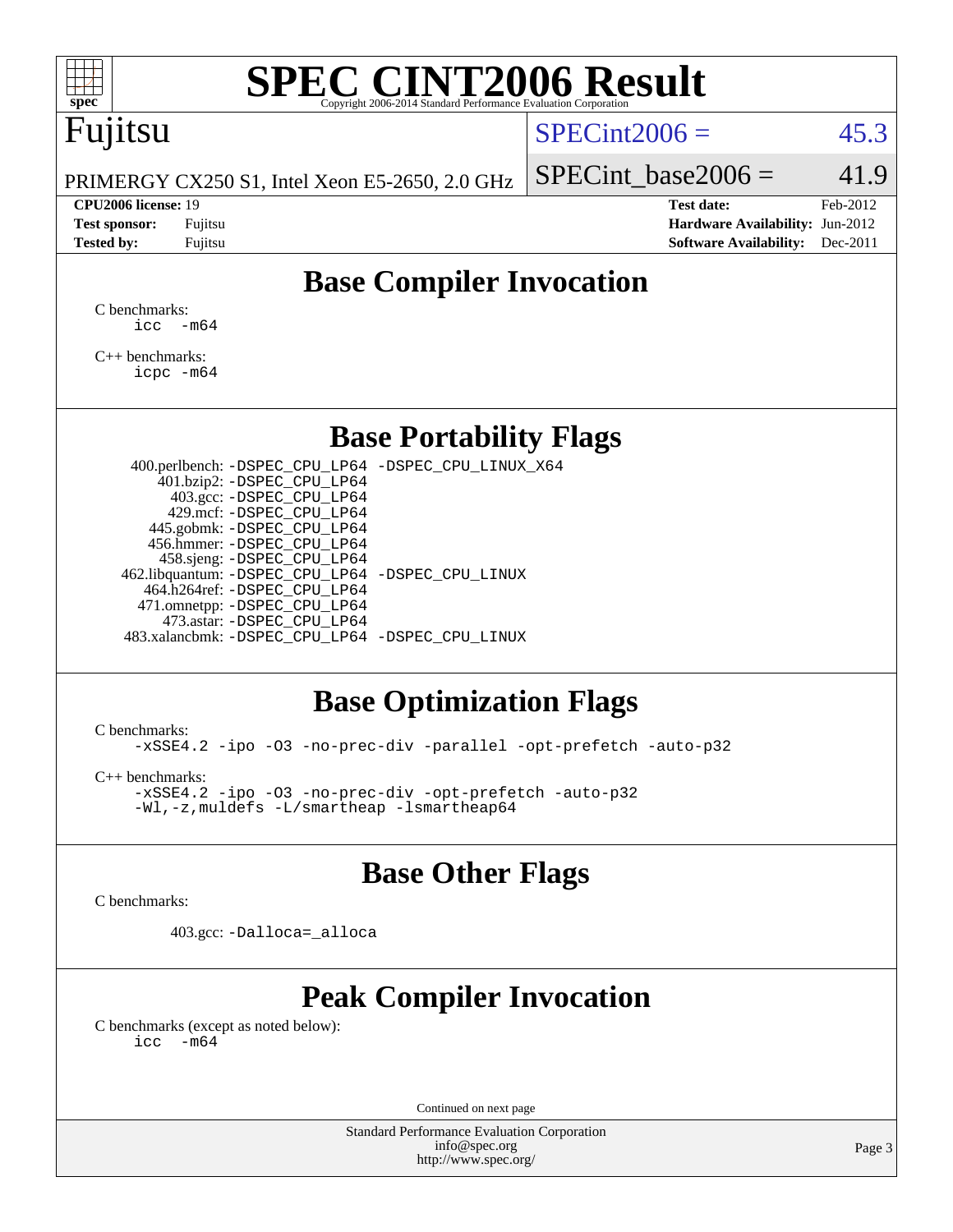

# **[SPEC CINT2006 Result](http://www.spec.org/auto/cpu2006/Docs/result-fields.html#SPECCINT2006Result)**

Fujitsu

 $SPECint2006 = 45.3$  $SPECint2006 = 45.3$ 

PRIMERGY CX250 S1, Intel Xeon E5-2650, 2.0 GHz

SPECint base2006 =  $41.9$ 

**[CPU2006 license:](http://www.spec.org/auto/cpu2006/Docs/result-fields.html#CPU2006license)** 19 **[Test date:](http://www.spec.org/auto/cpu2006/Docs/result-fields.html#Testdate)** Feb-2012 **[Test sponsor:](http://www.spec.org/auto/cpu2006/Docs/result-fields.html#Testsponsor)** Fujitsu **[Hardware Availability:](http://www.spec.org/auto/cpu2006/Docs/result-fields.html#HardwareAvailability)** Jun-2012 **[Tested by:](http://www.spec.org/auto/cpu2006/Docs/result-fields.html#Testedby)** Fujitsu **[Software Availability:](http://www.spec.org/auto/cpu2006/Docs/result-fields.html#SoftwareAvailability)** Dec-2011

## **[Peak Compiler Invocation \(Continued\)](http://www.spec.org/auto/cpu2006/Docs/result-fields.html#PeakCompilerInvocation)**

400.perlbench: [icc -m32](http://www.spec.org/cpu2006/results/res2012q3/cpu2006-20120605-22801.flags.html#user_peakCCLD400_perlbench_intel_icc_a6a621f8d50482236b970c6ac5f55f93)

445.gobmk: [icc -m32](http://www.spec.org/cpu2006/results/res2012q3/cpu2006-20120605-22801.flags.html#user_peakCCLD445_gobmk_intel_icc_a6a621f8d50482236b970c6ac5f55f93)

464.h264ref: [icc -m32](http://www.spec.org/cpu2006/results/res2012q3/cpu2006-20120605-22801.flags.html#user_peakCCLD464_h264ref_intel_icc_a6a621f8d50482236b970c6ac5f55f93)

[C++ benchmarks \(except as noted below\):](http://www.spec.org/auto/cpu2006/Docs/result-fields.html#CXXbenchmarksexceptasnotedbelow) [icpc -m32](http://www.spec.org/cpu2006/results/res2012q3/cpu2006-20120605-22801.flags.html#user_CXXpeak_intel_icpc_4e5a5ef1a53fd332b3c49e69c3330699)

473.astar: [icpc -m64](http://www.spec.org/cpu2006/results/res2012q3/cpu2006-20120605-22801.flags.html#user_peakCXXLD473_astar_intel_icpc_64bit_fc66a5337ce925472a5c54ad6a0de310)

### **[Peak Portability Flags](http://www.spec.org/auto/cpu2006/Docs/result-fields.html#PeakPortabilityFlags)**

```
 400.perlbench: -DSPEC_CPU_LINUX_IA32
    401.bzip2: -DSPEC_CPU_LP64
      403.gcc: -DSPEC_CPU_LP64
     429.mcf: -DSPEC_CPU_LP64
   456.hmmer: -DSPEC_CPU_LP64
    458.sjeng: -DSPEC_CPU_LP64
462.libquantum: -DSPEC_CPU_LP64 -DSPEC_CPU_LINUX
     473.astar: -DSPEC_CPU_LP64
483.xalancbmk: -DSPEC_CPU_LINUX
```
### **[Peak Optimization Flags](http://www.spec.org/auto/cpu2006/Docs/result-fields.html#PeakOptimizationFlags)**

[C benchmarks](http://www.spec.org/auto/cpu2006/Docs/result-fields.html#Cbenchmarks):

```
 400.perlbench: -xSSE4.2(pass 2) -prof-gen(pass 1) -ipo(pass 2)
           -O3(pass 2) -no-prec-div(pass 2) -prof-use(pass 2)
          -opt-prefetch -ansi-alias
   401.bzip2: -xSSE4.2(pass 2) -prof-gen(pass 1) -ipo(pass 2)
           -O3(pass 2) -no-prec-div -prof-use(pass 2) -auto-ilp32
           -opt-prefetch -ansi-alias
    403.gcc: -xSSE4.2 -ipo -O3 -no-prec-div -inline-calloc
           -opt-malloc-options=3 -auto-ilp32
   429.mcf: basepeak = yes
  445.gobmk: -xSSE4.2(pass 2) -prof-gen(pass 1) -prof-use(pass 2)
           -ansi-alias
  456.hmmer: -xSSE4.2 -ipo -O3 -no-prec-div -unroll2 -auto-ilp32
           -ansi-alias
```
Continued on next page

Standard Performance Evaluation Corporation [info@spec.org](mailto:info@spec.org) <http://www.spec.org/>